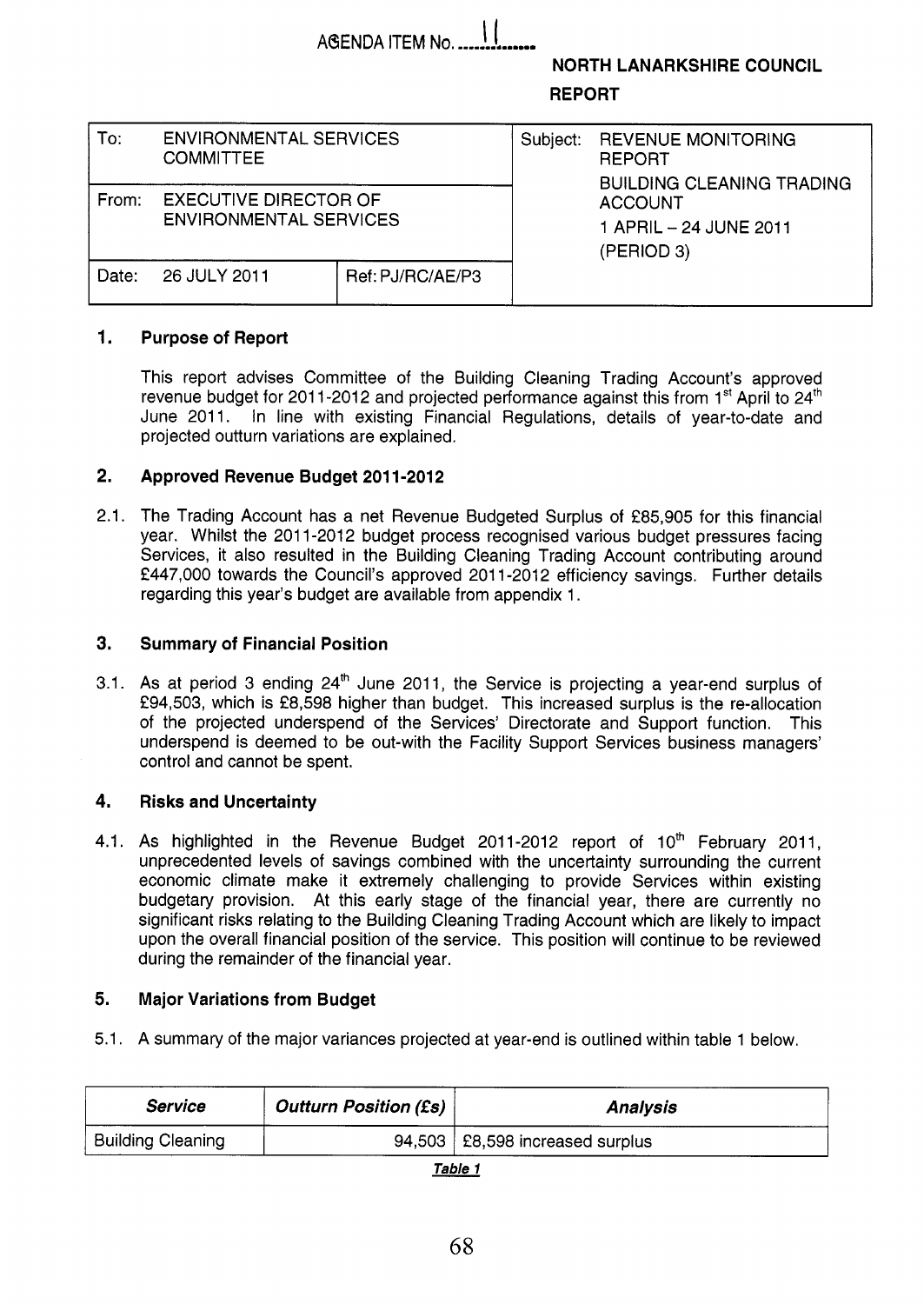- 5.2. The key points to note regarding the projected outturn position include:
	- 5.2.1. The Building Cleaning trading account incorporates a staff turnover requirement of €318,672, equivalent to 20.41 FTE. As at period 3, there are currently 18.21 FTE vacancies within the service, which can be considered management action, as stricter controls have been put on vacancies across the service. The potential gross saving associated with these vacancies for the year is €303,789 resulting in a shortfall of f14,883. However, taking into account additional savings in overtime the service is projecting a balanced position. It is anticipated that the service may be able to achieve an increased underspend against employee costs as the year progresses through the phased implementation of savings measures required to deliver upon 2012/13 budgeted targets. The service will continue to monitor projected employee expenditure to identify savings as they arise.

#### **6. Management Actions**

- 6.1. Management are continuing to monitor vacancy levels and assess the necessity for new appointments. Sickness absence levels are also being monitored in accordance with the Council's policy.
- 6.2. Management action is also being taken to ensure spend remains within budget, through maximising income and minimising non essential expenditure.

#### **7. Financial Concurrence**

7.1. Prepared in accordance with the Scheme of Financial Delegation, the financial information contained within this report has been agreed with the Head of Financial Services.

#### **a. Recommendations**

8.1. Members are asked to note the Service's approved 2011-2012 budget and projected performance against this as at 24<sup>th</sup> June 2011.

Paul Jutes

**PAUL JUKES Executive Director of Environmental Service** 

Local Government Access to Information Act: for further information about this report, please contact Robert Colquhoun, Business Service Manager, Finance & Technology Solutions 01236 632444.